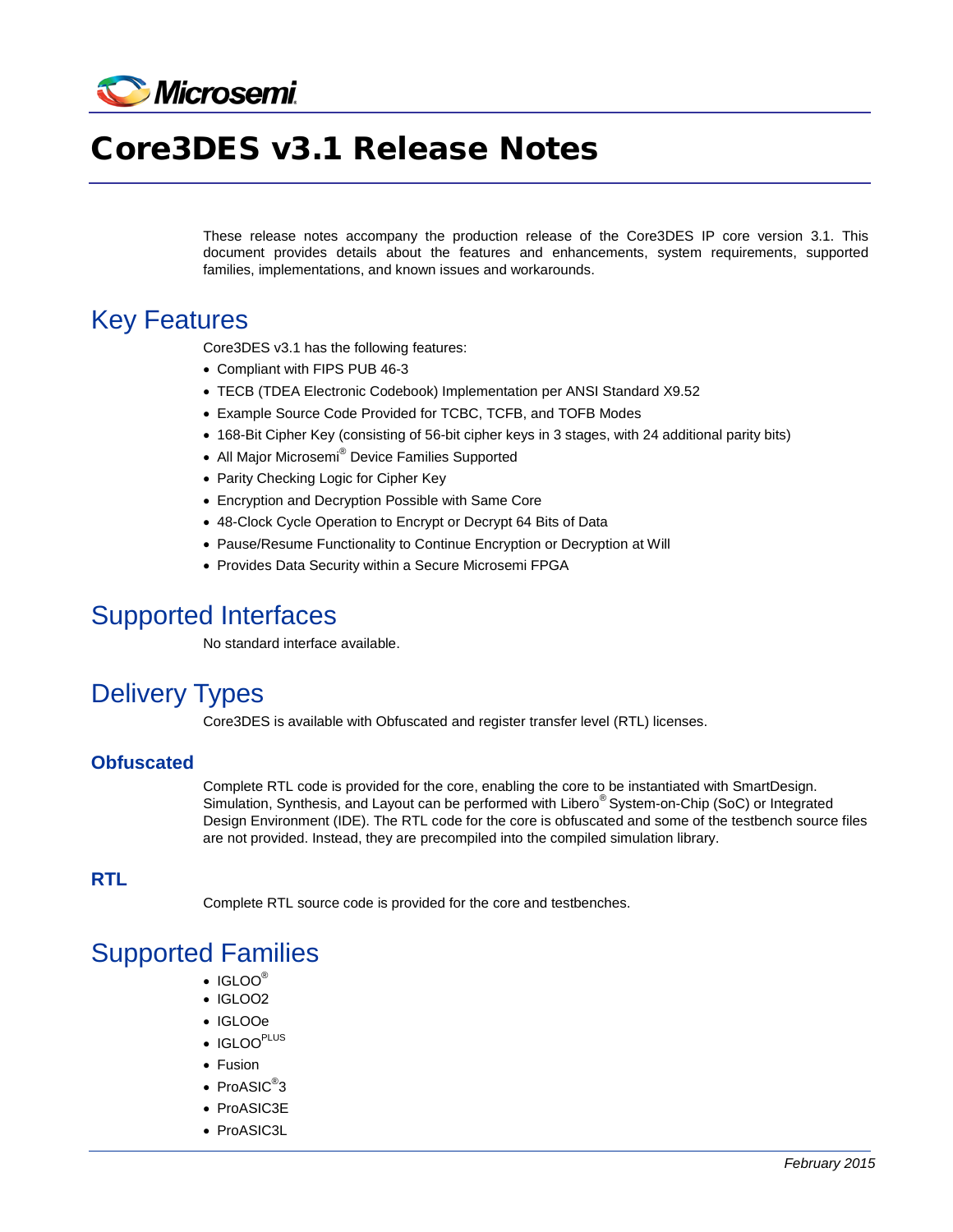

- Axcelerator<sup>®</sup>
- RTAX-S
- ProASIC<sup>PLUS®</sup>
- RTSX-S
- SX-A
- SmartFusion<sup>®</sup>
- SmartFusion2
- RTG4™

# Supported Tool Flows

• Core3DES v3.1 requires Libero IDE software v9.2 or Libero SoC software v11.5.

#### Installation Instructions

The Core3DES CPZ file must be installed into Libero SoC software. This is done automatically through the Catalog update function in Libero SoC, or the CPZ file can be manually added using the Add Core catalog feature. Once installed in the Libero SoC Catalog, the core can be instantiated and configured. For the RTL release version of the core, the FlexLM license must be installed and Libero IDE restarted before the core can be configured and generated within SmartDesign. Refer to the *[Libero SoC online help](http://www.microsemi.com/index.php?option=com_docman&task=doc_download&gid=132044)* for further instructions on core installation, licensing, and general use.

#### **Documentation**

The release contains the *Core3DES Handbook*. The handbook describes the core functionality and gives step-by-step instructions on how to simulate, synthesize, and place-and-route this core, and implementation suggestions.

For more information about Intellectual Property, visit: [http://www.microsemi.com/products/fpga-soc/design](http://www.microsemi.com/products/fpga-soc/design-resources/ip-cores)[resources/ip-cores.](http://www.microsemi.com/products/fpga-soc/design-resources/ip-cores) For updates and additional information about software, FPGAs, and hardware, visit: [http://www.microsemi.com.](http://www.microsemi.com/)

### Supported Test Environments

The following test environments are supported:

- VHDL user testbench
- Verilog user testbench

### Release History

[Table 1](#page-1-0) shows the release history for Core3DES v3.1.

| <b>Version</b> | <b>Date</b>      | <b>Changes</b>                                         |
|----------------|------------------|--------------------------------------------------------|
| 3.1            | February 2015    | Support for RTG4 family is added.                      |
| 3.0            | April 2009       | Repackage the core.                                    |
| 2.1            | <b>July 2007</b> | Added support for the ProASIC3 and ProASIC3E families. |

#### <span id="page-1-0"></span>**Table 1.** Release History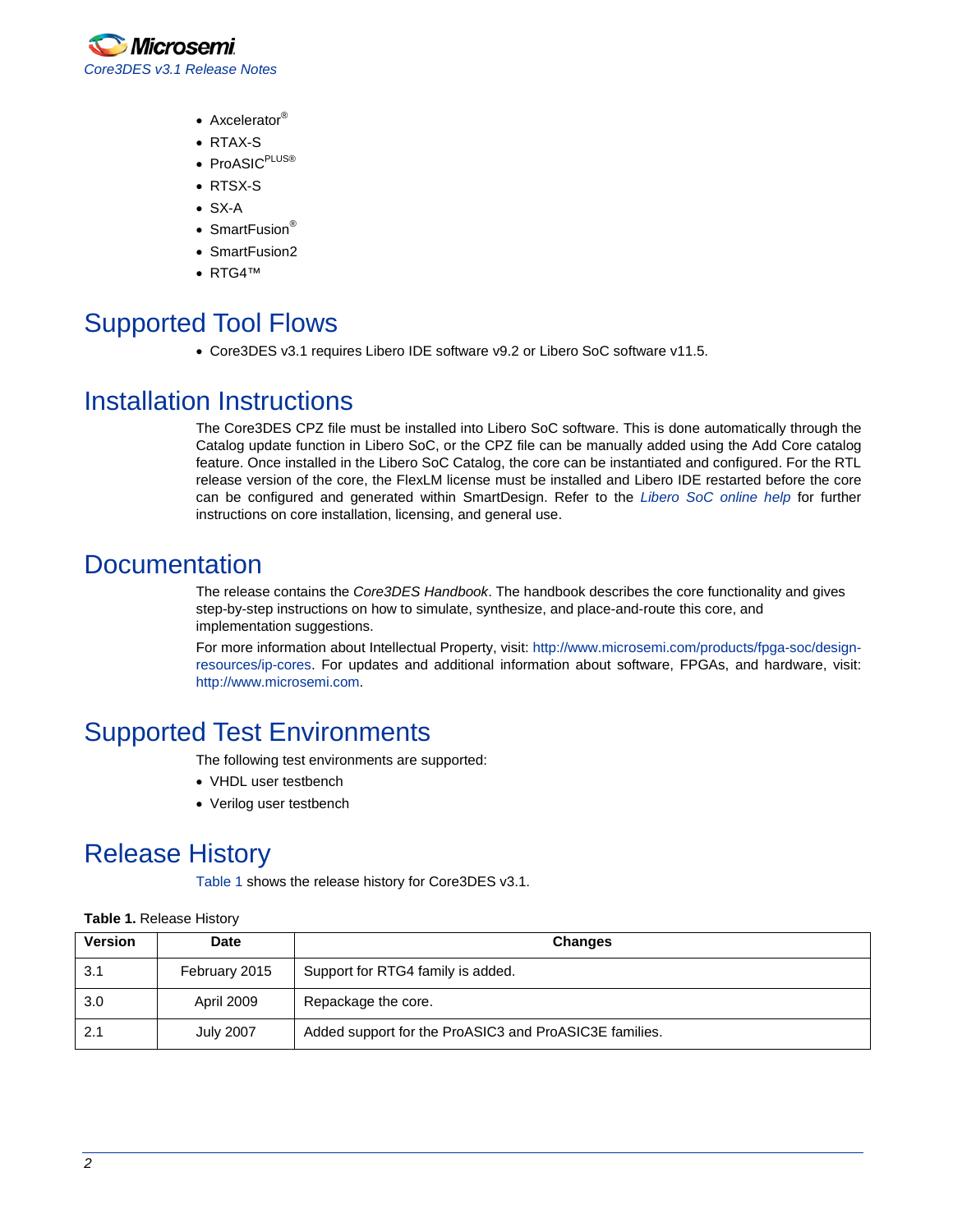

# Resolved Issues in v3.1 Release

<span id="page-2-0"></span>[Table 2](#page-2-0) shows the software action requests (SARs) resolved in the v3.1 release of Core3DES.

#### **Table 2.** Resolved SARs in Core3DES v3.1

| <b>SAR No.</b> | <b>Description</b>  |
|----------------|---------------------|
| 57410          | Added RTG4 Support. |

#### Resolved Issues in v3.0 Release

<span id="page-2-1"></span>[Table 3](#page-2-1) shows the SARs resolved in the v3.0 release of Core3DES.

#### **Table 3.** Resolved SARs in Core3DES v3.0

| <b>SAR No.</b> | <b>Description</b>                                                                                  |
|----------------|-----------------------------------------------------------------------------------------------------|
| 11491          | Typo on throughput calculation in the handbook that has been changed.                               |
| 11499          | PA3 netlist fails with user testbench. Current tool flow does not support netlist.                  |
| 11735          | Default netlist fails during user testbench simulation. Current tool flow does not support netlist. |

### Known Limitations and Workarounds

There are no known issues or workarounds for Core3DES v3.1 release.